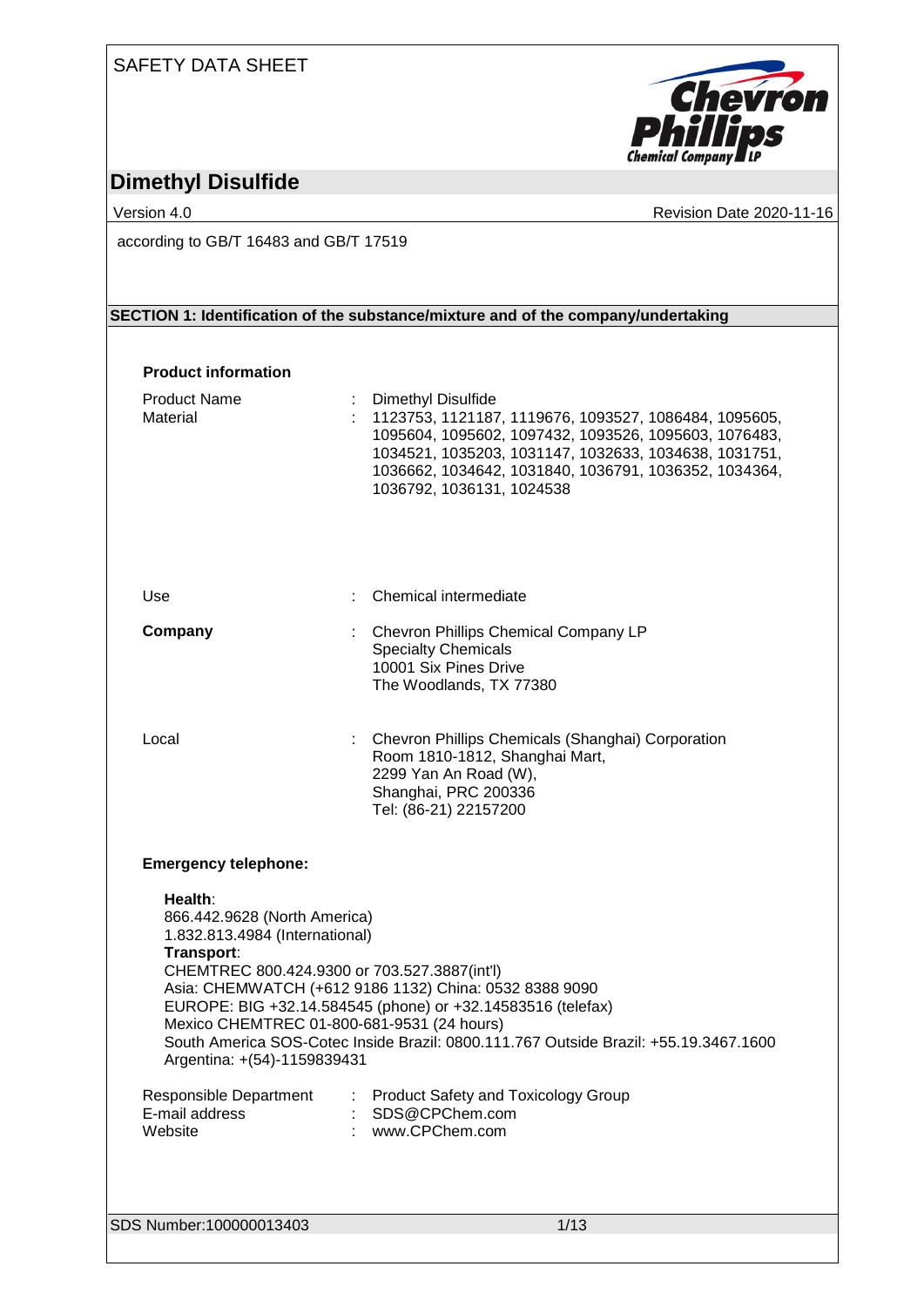SAFETY DATA SHEET

Version 4.0 Revision Date 2020-11-16

### **SECTION 2: Hazards identification**

**Classification of the substance or mixture GHS Classification and Labeling: Follow GB 13690, GB 15258 and GB 30000.2 to GB 30000.29 (GHS 2011)**

#### **Emergency Overview**

### SDS Number:100000013403 2/13 Danger **Form**: liquid **Physical state**: liquid **Color**: Yellow **Odor**: Mildly unpleasant Hazards : Highly flammable liquid and vapor. Toxic if swallowed. Toxic if inhaled. Causes skin irritation. Causes eye irritation. May cause an allergic skin reaction. Suspected of damaging fertility or the unborn child. Causes damage to organs if inhaled. May cause respiratory irritation., May cause drowsiness or dizziness. Causes damage to organs through prolonged or repeated exposure. May be harmful if swallowed and enters airways. Toxic to aquatic life. Toxic to aquatic life with long lasting effects. **Classification** : Flammable liquids, Category 2 Acute toxicity, Category 3, Oral Acute toxicity, Category 3, Inhalation Skin corrosion/irritation, Category 2 Serious eye damage/eye irritation, Category 2B Skin sensitization, Category 1 Reproductive toxicity, Category 2 Specific target organ toxicity - single exposure, Category 1, Inhalation, Respiratory Tract Specific target organ toxicity - single exposure, Category 3, respiratory tract irritation, Narcotic effects Specific target organ toxicity - repeated exposure, Category 1 Aspiration hazard, Category 2 Short-term (acute) aquatic hazard, Category 2 Long-term (chronic) aquatic hazard, Category 2 **Labeling** Symbol(s) Signal Word : Danger Hazard Statements : H225: Highly flammable liquid and vapor. H301 + H331: Toxic if swallowed or if inhaled. H305: May be harmful if swallowed and enters airways. H315 + H320: Causes skin and eye irritation. H317: May cause an allergic skin reaction. H335: May cause respiratory irritation. H336: May cause drowsiness or dizziness. H361: Suspected of damaging fertility or the unborn child. H370: Causes damage to organs (Respiratory Tract) if inhaled. H372: Causes damage to organs through prolonged or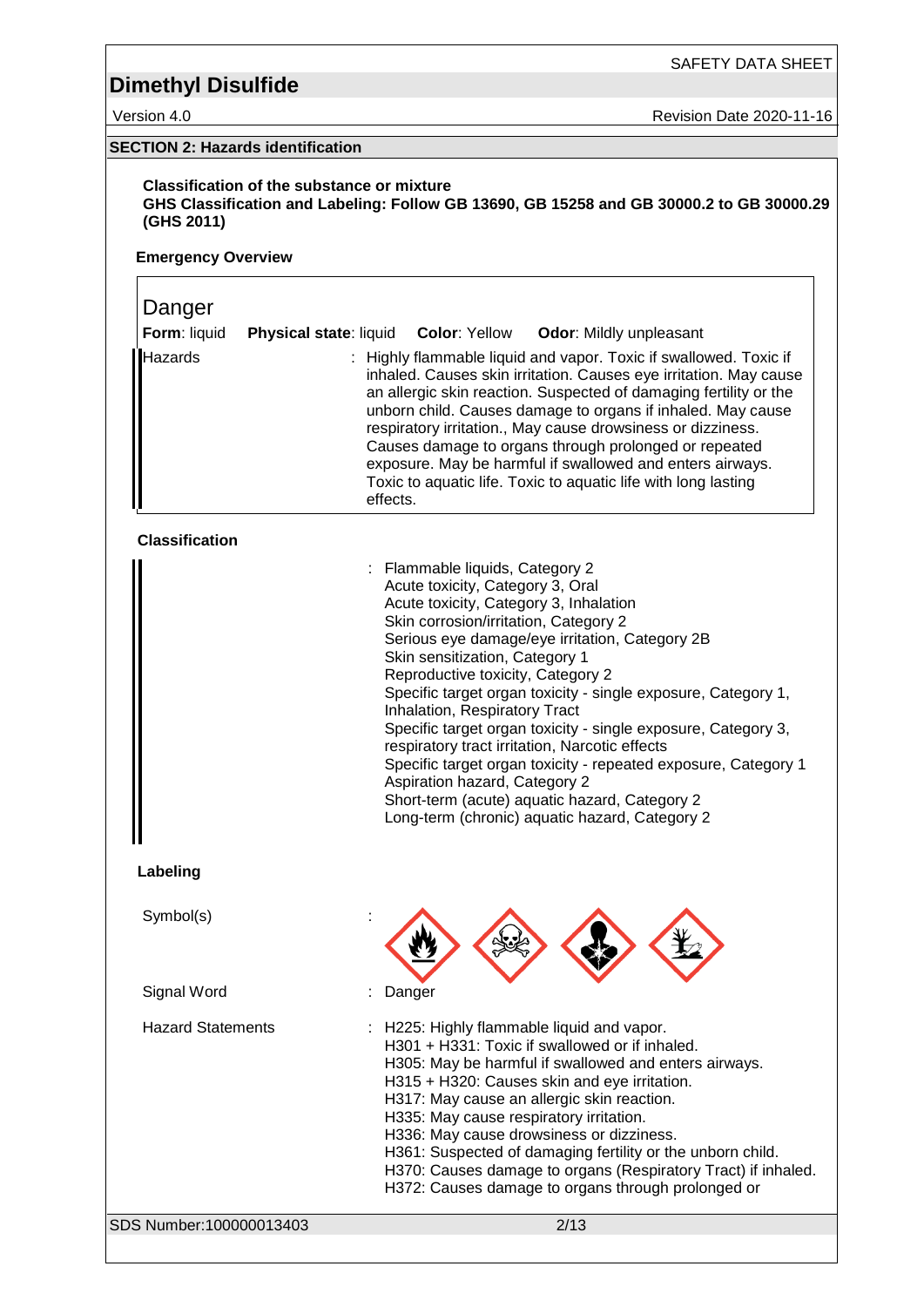SAFETY DATA SHEET

| <b>Dimethyl Disulfide</b>       |                                                                                                                                                                                                                                                                                                                                                                                                                                                                                                                                                                                                                                                                                                                                                                                                                                                                                                                                                                                                                                                                                                                                                                                                                                                                                                                                                                                                                                                                                                                                                                                                                                                                                                                                                                                                                                                                                                                                   |
|---------------------------------|-----------------------------------------------------------------------------------------------------------------------------------------------------------------------------------------------------------------------------------------------------------------------------------------------------------------------------------------------------------------------------------------------------------------------------------------------------------------------------------------------------------------------------------------------------------------------------------------------------------------------------------------------------------------------------------------------------------------------------------------------------------------------------------------------------------------------------------------------------------------------------------------------------------------------------------------------------------------------------------------------------------------------------------------------------------------------------------------------------------------------------------------------------------------------------------------------------------------------------------------------------------------------------------------------------------------------------------------------------------------------------------------------------------------------------------------------------------------------------------------------------------------------------------------------------------------------------------------------------------------------------------------------------------------------------------------------------------------------------------------------------------------------------------------------------------------------------------------------------------------------------------------------------------------------------------|
| Version 4.0                     | Revision Date 2020-11-16                                                                                                                                                                                                                                                                                                                                                                                                                                                                                                                                                                                                                                                                                                                                                                                                                                                                                                                                                                                                                                                                                                                                                                                                                                                                                                                                                                                                                                                                                                                                                                                                                                                                                                                                                                                                                                                                                                          |
|                                 | repeated exposure.<br>H411: Toxic to aquatic life with long lasting effects.                                                                                                                                                                                                                                                                                                                                                                                                                                                                                                                                                                                                                                                                                                                                                                                                                                                                                                                                                                                                                                                                                                                                                                                                                                                                                                                                                                                                                                                                                                                                                                                                                                                                                                                                                                                                                                                      |
| <b>Precautionary Statements</b> | : Prevention:<br>P201: Obtain special instructions before use.<br>P202: Do not handle until all safety precautions have been<br>read and understood.<br>P210: Keep away from heat/ sparks/ open flames/ hot<br>surfaces. No smoking.<br>P233: Keep container tightly closed.<br>P240: Ground/bond container and receiving equipment.<br>P241:<br>Use explosion-proof electrical/ventilating/lighting/<br>equipment.<br>P242: Use only non-sparking tools.<br>P243: Take precautionary measures against static discharge.<br>P260: Do not breathe dust/ fume/ gas/ mist/ vapors/ spray.<br>P264: Wash skin thoroughly after handling.<br>P270: Do not eat, drink or smoke when using this product.<br>P273: Avoid release to the environment.<br>P280: Wear protective gloves/ protective clothing/ eye<br>protection/ face protection.<br><b>Response:</b><br>P301 + P310 + P330: IF SWALLOWED: Immediately call a<br>POISON CENTER/ doctor. Rinse mouth.<br>P304 + P340 + P311: IF INHALED: Remove person to fresh<br>air and keep comfortable for breathing. Call a POISON<br>CENTER/ doctor.<br>P305 + P351 + P338: IF IN EYES: Rinse cautiously with<br>water for several minutes. Remove contact lenses, if present<br>and easy to do. Continue rinsing.<br>P308 + P311: IF exposed or concerned: Call a POISON<br>CENTER/doctor.<br>P331: Do NOT induce vomiting.<br>P333 + P313: If skin irritation or rash occurs: Get medical<br>advice/ attention.<br>P337 + P313: If eye irritation persists: Get medical advice/<br>attention.<br>P362+P364:<br>Take off contaminated clothing and wash it<br>before reuse.<br>P370+P378:<br>In case of fire: Use dry sand, dry chemical or<br>alcohol-resistant foam to extinguish.<br>P391: Collect spillage.<br>Storage:<br>P403 + P233:<br>Store in a well-ventilated place. Keep container<br>tightly closed.<br>$P403 + P235$ :<br>Store in a well-ventilated place. Keep cool. |
|                                 | P405: Store locked up.                                                                                                                                                                                                                                                                                                                                                                                                                                                                                                                                                                                                                                                                                                                                                                                                                                                                                                                                                                                                                                                                                                                                                                                                                                                                                                                                                                                                                                                                                                                                                                                                                                                                                                                                                                                                                                                                                                            |
|                                 |                                                                                                                                                                                                                                                                                                                                                                                                                                                                                                                                                                                                                                                                                                                                                                                                                                                                                                                                                                                                                                                                                                                                                                                                                                                                                                                                                                                                                                                                                                                                                                                                                                                                                                                                                                                                                                                                                                                                   |
|                                 |                                                                                                                                                                                                                                                                                                                                                                                                                                                                                                                                                                                                                                                                                                                                                                                                                                                                                                                                                                                                                                                                                                                                                                                                                                                                                                                                                                                                                                                                                                                                                                                                                                                                                                                                                                                                                                                                                                                                   |
|                                 |                                                                                                                                                                                                                                                                                                                                                                                                                                                                                                                                                                                                                                                                                                                                                                                                                                                                                                                                                                                                                                                                                                                                                                                                                                                                                                                                                                                                                                                                                                                                                                                                                                                                                                                                                                                                                                                                                                                                   |

| <b>SECTION 3: Composition/information on ingredients</b> |                                                                                                                           |  |
|----------------------------------------------------------|---------------------------------------------------------------------------------------------------------------------------|--|
| Synonyms                                                 | DMDS,<br>Disulfide, dimethyl<br>Dimethyl disulfide,<br>Dimethyl disulphide,<br>(Methyldithio) methane<br>Methyl disulfide |  |
| SDS Number:100000013403                                  | 3/13                                                                                                                      |  |
|                                                          |                                                                                                                           |  |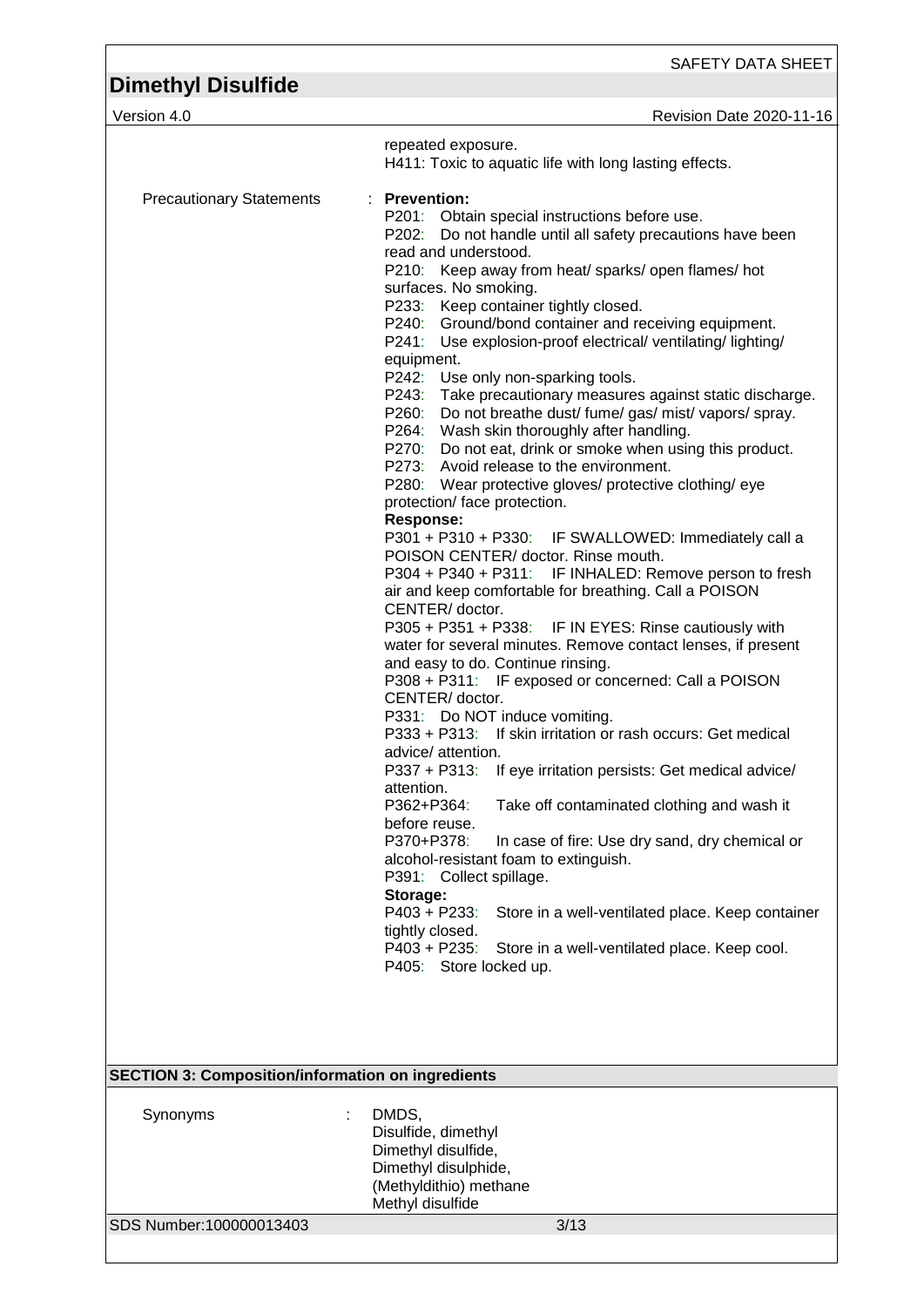| <b>Dimethyl Disulfide</b><br>Version 4.0          |   |                                                                                                                                                                                                                  | Revision Date 2020-11-16  |
|---------------------------------------------------|---|------------------------------------------------------------------------------------------------------------------------------------------------------------------------------------------------------------------|---------------------------|
|                                                   |   | <b>CPChem Dimethyl Disulfide</b>                                                                                                                                                                                 |                           |
|                                                   |   |                                                                                                                                                                                                                  |                           |
| Molecular formula                                 |   | C <sub>2</sub> H <sub>6</sub> S <sub>2</sub>                                                                                                                                                                     |                           |
| Chemical name                                     |   | CAS-No. / EINECS-No.                                                                                                                                                                                             | Concentration<br>$[wt\%]$ |
| Dimethyl Disulfide                                |   | 624-92-0                                                                                                                                                                                                         | $99 - 100$                |
| <b>SECTION 4: First aid measures</b>              |   |                                                                                                                                                                                                                  |                           |
|                                                   |   |                                                                                                                                                                                                                  |                           |
| General advice                                    | ÷ | Move out of dangerous area. Consult a physician. Show this<br>material safety data sheet to the doctor in attendance. Material<br>may produce a serious, potentially fatal pneumonia if<br>swallowed or vomited. |                           |
| If inhaled                                        |   | Consult a physician after significant exposure. If unconscious,<br>place in recovery position and seek medical advice.                                                                                           |                           |
| In case of skin contact                           |   | If skin irritation persists, call a physician. If on skin, rinse well<br>with water. If on clothes, remove clothes.                                                                                              |                           |
| In case of eye contact                            | ÷ | Immediately flush eye(s) with plenty of water. Remove contact<br>lenses. Protect unharmed eye. Keep eye wide open while<br>rinsing. If eye irritation persists, consult a specialist.                            |                           |
| If swallowed                                      |   | Keep respiratory tract clear. Never give anything by mouth to<br>an unconscious person. If symptoms persist, call a physician.<br>Take victim immediately to hospital.                                           |                           |
| <b>SECTION 5: Firefighting measures</b>           |   |                                                                                                                                                                                                                  |                           |
| Flash point                                       |   | 15°C (59°F)<br>Method: closed cup                                                                                                                                                                                |                           |
| Autoignition temperature                          |   | No data available                                                                                                                                                                                                |                           |
| Suitable extinguishing<br>media                   |   | Alcohol-resistant foam. Carbon dioxide (CO2). Dry chemical.                                                                                                                                                      |                           |
| Unsuitable extinguishing<br>media                 | ÷ | High volume water jet.                                                                                                                                                                                           |                           |
| Specific hazards during fire<br>fighting          |   | Do not allow run-off from fire fighting to enter drains or water<br>courses.                                                                                                                                     |                           |
| Special protective<br>equipment for fire-fighters |   | Wear self-contained breathing apparatus for firefighting if<br>necessary.                                                                                                                                        |                           |
|                                                   |   | Collect contaminated fire extinguishing water separately. This<br>must not be discharged into drains. Fire residues and<br>contaminated fire extinguishing water must be disposed of in                          |                           |
| Further information                               |   | accordance with local regulations. For safety reasons in case<br>of fire, cans should be stored separately in closed<br>containments. Use a water spray to cool fully closed<br>containers.                      |                           |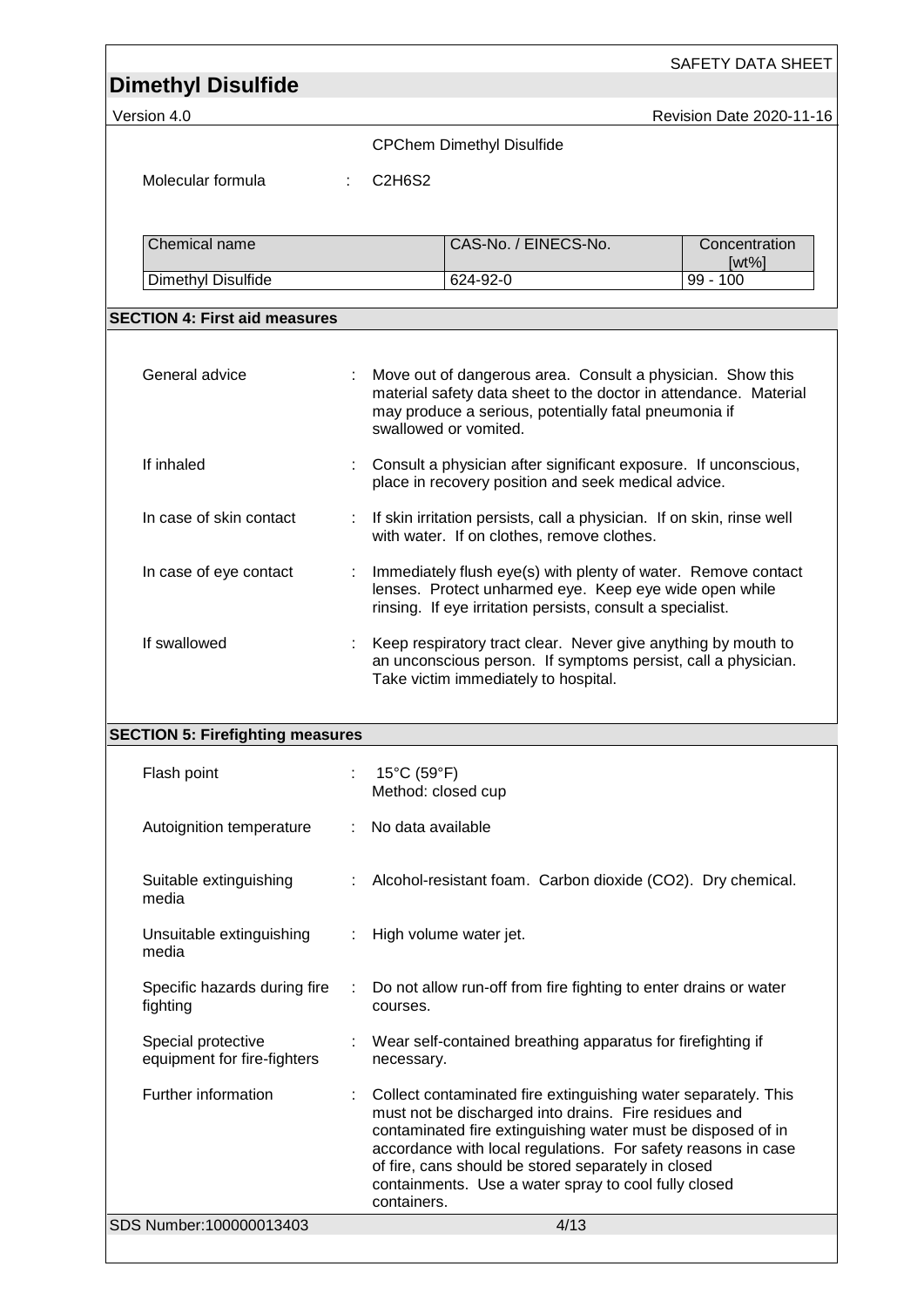| <b>Dimethyl Disulfide</b>                          |   |                                                                                                                                                                                                                                                                                                                                                                                                                                                                                                                                                                                                                                                                                                                                                         |
|----------------------------------------------------|---|---------------------------------------------------------------------------------------------------------------------------------------------------------------------------------------------------------------------------------------------------------------------------------------------------------------------------------------------------------------------------------------------------------------------------------------------------------------------------------------------------------------------------------------------------------------------------------------------------------------------------------------------------------------------------------------------------------------------------------------------------------|
| Version 4.0                                        |   | Revision Date 2020-11-16                                                                                                                                                                                                                                                                                                                                                                                                                                                                                                                                                                                                                                                                                                                                |
| Fire and explosion<br>protection                   |   | Do not spray on a naked flame or any incandescent material.<br>Take necessary action to avoid static electricity discharge<br>(which might cause ignition of organic vapors). Use only<br>explosion-proof equipment. Keep away from open flames, hot<br>surfaces and sources of ignition.                                                                                                                                                                                                                                                                                                                                                                                                                                                               |
| Hazardous decomposition<br>products                | ÷ | Hydrogen Sulfide. Sulfur oxides.                                                                                                                                                                                                                                                                                                                                                                                                                                                                                                                                                                                                                                                                                                                        |
| <b>SECTION 6: Accidental release measures</b>      |   |                                                                                                                                                                                                                                                                                                                                                                                                                                                                                                                                                                                                                                                                                                                                                         |
| Personal precautions                               |   | Use personal protective equipment. Ensure adequate<br>ventilation. Remove all sources of ignition. Evacuate<br>personnel to safe areas. Beware of vapors accumulating to<br>form explosive concentrations. Vapors can accumulate in low<br>areas.                                                                                                                                                                                                                                                                                                                                                                                                                                                                                                       |
| Environmental precautions                          |   | Prevent product from entering drains. Prevent further leakage<br>or spillage if safe to do so. If the product contaminates rivers<br>and lakes or drains inform respective authorities.                                                                                                                                                                                                                                                                                                                                                                                                                                                                                                                                                                 |
| Methods for cleaning up                            | ÷ | Contain spillage, and then collect with non-combustible<br>absorbent material, (e.g. sand, earth, diatomaceous earth,<br>vermiculite) and place in container for disposal according to<br>local / national regulations (see section 13).                                                                                                                                                                                                                                                                                                                                                                                                                                                                                                                |
| <b>SECTION 7: Handling and storage</b>             |   |                                                                                                                                                                                                                                                                                                                                                                                                                                                                                                                                                                                                                                                                                                                                                         |
| <b>Handling</b>                                    |   |                                                                                                                                                                                                                                                                                                                                                                                                                                                                                                                                                                                                                                                                                                                                                         |
|                                                    |   |                                                                                                                                                                                                                                                                                                                                                                                                                                                                                                                                                                                                                                                                                                                                                         |
| Advice on safe handling                            |   | Avoid formation of aerosol. Do not breathe vapors/dust. Avoid<br>exposure - obtain special instructions before use. Avoid<br>contact with skin and eyes. For personal protection see<br>section 8. Smoking, eating and drinking should be prohibited<br>in the application area. Take precautionary measures against<br>static discharges. Provide sufficient air exchange and/or<br>exhaust in work rooms. Open drum carefully as content may<br>be under pressure. Dispose of rinse water in accordance with<br>local and national regulations. Persons susceptible to skin<br>sensitization problems or asthma, allergies, chronic or<br>recurrent respiratory disease should not be employed in any<br>process in which this mixture is being used. |
| Advice on protection<br>against fire and explosion |   | Do not spray on a naked flame or any incandescent material.<br>Take necessary action to avoid static electricity discharge<br>(which might cause ignition of organic vapors). Use only<br>explosion-proof equipment. Keep away from open flames, hot<br>surfaces and sources of ignition.                                                                                                                                                                                                                                                                                                                                                                                                                                                               |
| <b>Storage</b>                                     |   |                                                                                                                                                                                                                                                                                                                                                                                                                                                                                                                                                                                                                                                                                                                                                         |
| Requirements for storage<br>areas and containers   |   | No smoking. Keep container tightly closed in a dry and well-<br>ventilated place. Containers which are opened must be<br>carefully resealed and kept upright to prevent leakage.<br>Observe label precautions. Electrical installations / working                                                                                                                                                                                                                                                                                                                                                                                                                                                                                                       |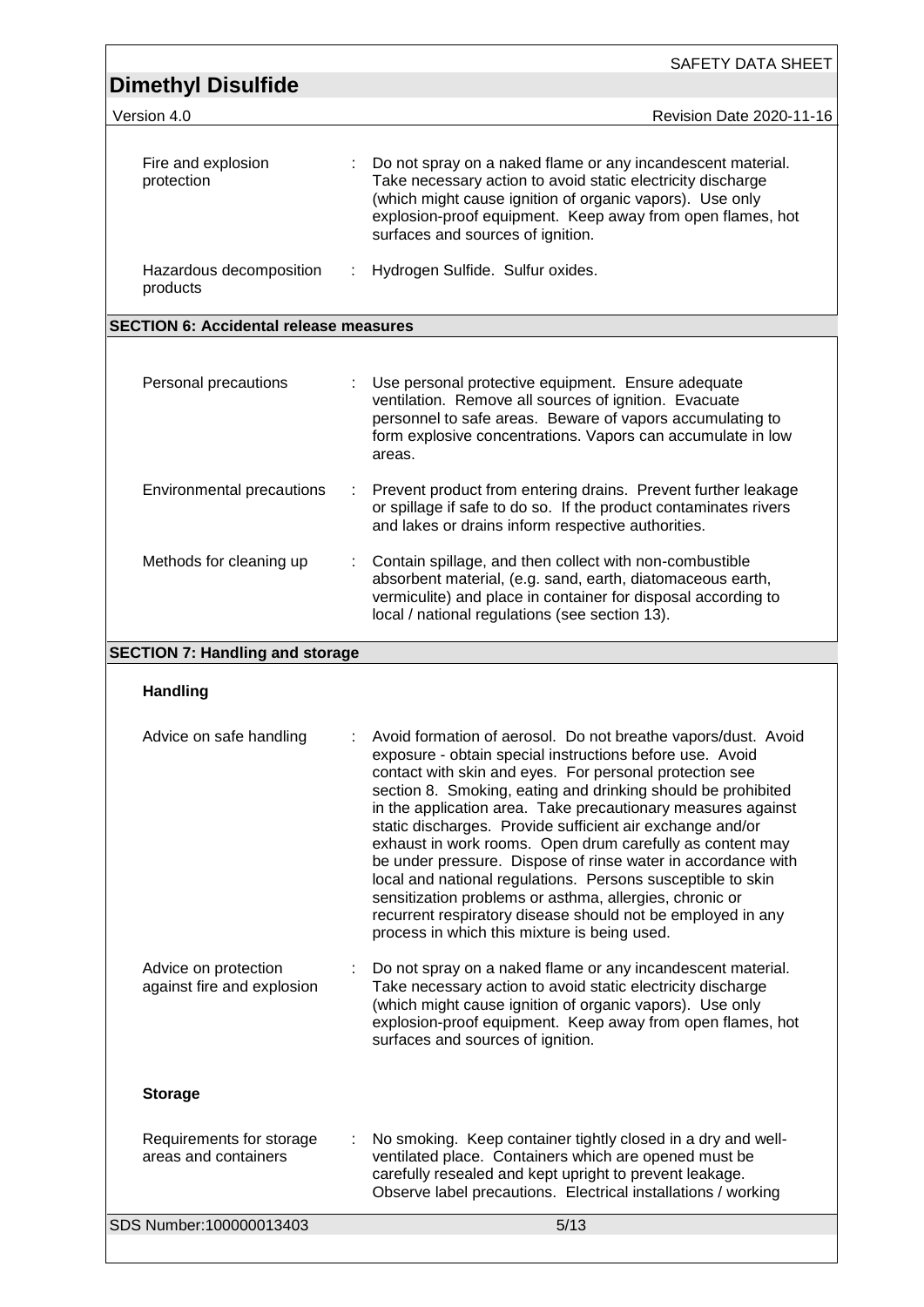Version 4.0 **Contract Contract Contract Contract Contract Contract Contract Contract Contract Contract Contract Contract Contract Contract Contract Contract Contract Contract Contract Contract Contract Contract Contract Co** 

SAFETY DATA SHEET

materials must comply with the technological safety standards.

Use : Chemical intermediate

### **SECTION 8: Exposure controls/personal protection**

Not applicable

### **Engineering measures**

Adequate ventilation to control airborned concentrations below the exposure guidelines/limits. Consider the potential hazards of this material (see Section 2), applicable exposure limits, job activities, and other substances in the work place when designing engineering controls and selecting personal protective equipment. If engineering controls or work practices are not adequate to prevent exposure to harmful levels of this material, the personal protective equipment listed below is recommended. The user should read and understand all instructions and limitations supplied with the equipment since protection is usually provided for a limited time or under certain circumstances.

### **Personal protective equipment**

| Respiratory protection                                | Wear a supplied-air NIOSH approved respirator unless<br>ventilation or other engineering controls are adequate to<br>maintain minimal oxygen content of 19.5% by volume under<br>normal atmospheric pressure. Wear a NIOSH approved<br>respirator that provides protection when working with this<br>material if exposure to harmful levels of airborne material may<br>occur, such as:. Use a positive pressure, air-supplying<br>respirator if there is potential for uncontrolled release,<br>aerosolization, exposure levels are not known, or other<br>circumstances where air-purifying respirators may not provide<br>adequate protection. |
|-------------------------------------------------------|---------------------------------------------------------------------------------------------------------------------------------------------------------------------------------------------------------------------------------------------------------------------------------------------------------------------------------------------------------------------------------------------------------------------------------------------------------------------------------------------------------------------------------------------------------------------------------------------------------------------------------------------------|
| Hand protection                                       | The suitability for a specific workplace should be discussed<br>with the producers of the protective gloves. Please observe<br>the instructions regarding permeability and breakthrough time<br>which are provided by the supplier of the gloves. Also take into<br>consideration the specific local conditions under which the<br>product is used, such as the danger of cuts, abrasion, and the<br>contact time. Gloves should be discarded and replaced if there<br>is any indication of degradation or chemical breakthrough.                                                                                                                 |
| Eye protection                                        | Eye wash bottle with pure water.                                                                                                                                                                                                                                                                                                                                                                                                                                                                                                                                                                                                                  |
| Skin and body protection                              | Choose body protection in relation to its type, to the<br>concentration and amount of dangerous substances, and to the<br>specific work-place. Wear as appropriate:. Remove and wash<br>contaminated clothing before re-use. Skin should be washed<br>after contact. Footwear protecting against chemicals.                                                                                                                                                                                                                                                                                                                                       |
| Hygiene measures                                      | Avoid contact with skin, eyes and clothing. When using do not<br>eat or drink. When using do not smoke. Wash hands before<br>breaks and immediately after handling the product.                                                                                                                                                                                                                                                                                                                                                                                                                                                                   |
| <b>SECTION 9: Physical and chemical properties</b>    |                                                                                                                                                                                                                                                                                                                                                                                                                                                                                                                                                                                                                                                   |
| Information on basic physical and chemical properties |                                                                                                                                                                                                                                                                                                                                                                                                                                                                                                                                                                                                                                                   |
| Appearance                                            |                                                                                                                                                                                                                                                                                                                                                                                                                                                                                                                                                                                                                                                   |
| Form                                                  | liquid                                                                                                                                                                                                                                                                                                                                                                                                                                                                                                                                                                                                                                            |
| SDS Number:100000013403                               | 6/13                                                                                                                                                                                                                                                                                                                                                                                                                                                                                                                                                                                                                                              |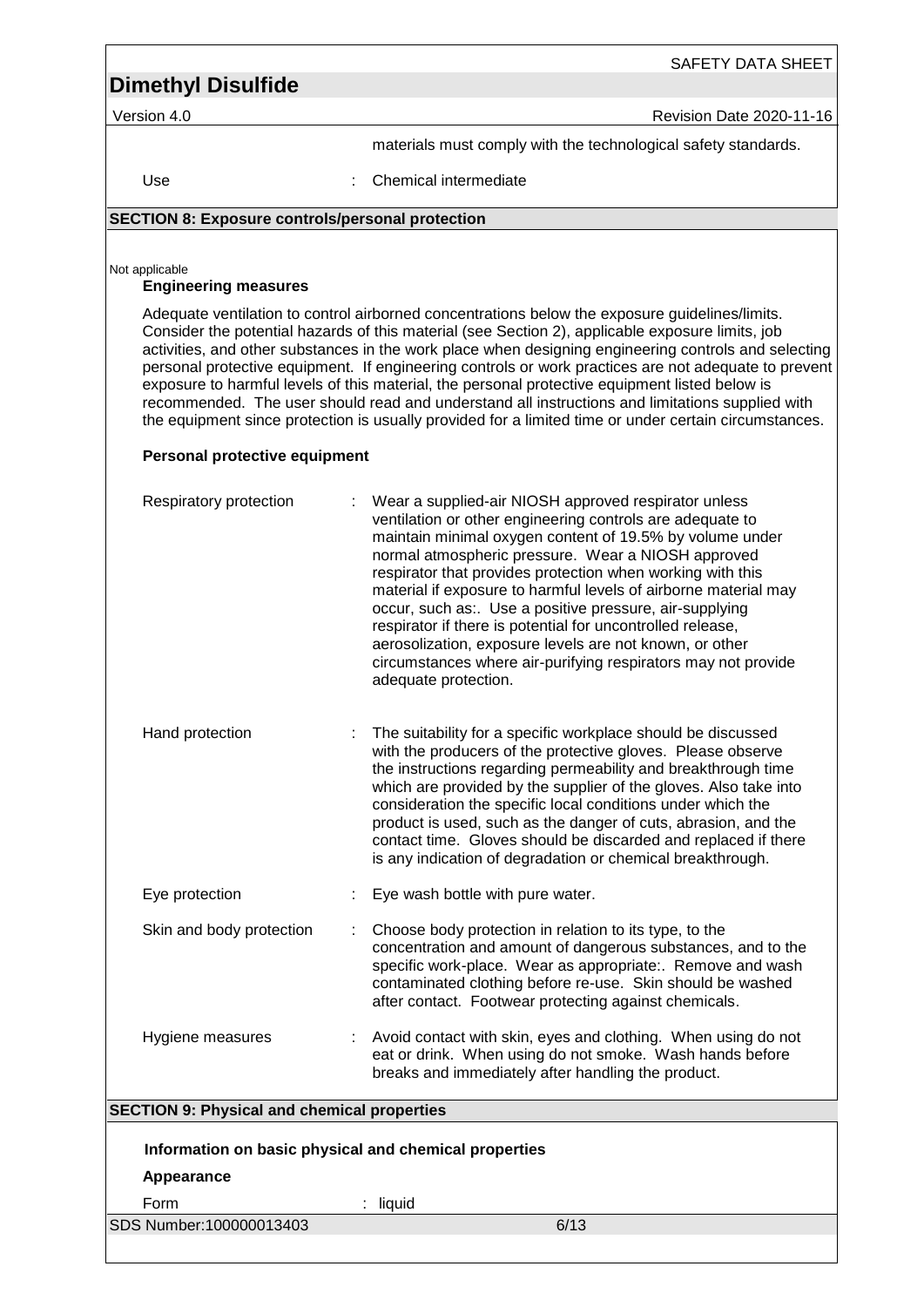SAFETY DATA SHEET

| Version 4.0                                |                                                          | Revision Date 2020-11-16 |
|--------------------------------------------|----------------------------------------------------------|--------------------------|
| Physical state<br>Color<br>Odor            | liquid<br>: Yellow<br>Mildly unpleasant                  |                          |
| Safety data                                |                                                          |                          |
| Flash point                                | : $15^{\circ}$ C (59 $^{\circ}$ F)<br>Method: closed cup |                          |
| Lower explosion limit                      | : $1.1\%$ (V)                                            |                          |
| Upper explosion limit                      | : 16 %(V)                                                |                          |
| Oxidizing properties                       | : No                                                     |                          |
| Autoignition temperature                   | : No data available                                      |                          |
| Molecular formula                          | : C2H6S2                                                 |                          |
| Molecular weight                           | : 94.2 g/mol                                             |                          |
| pH                                         | No data available                                        |                          |
| Pour point                                 | No data available                                        |                          |
| Boiling point/boiling range                | : $109^{\circ}C(228^{\circ}F)$                           |                          |
| Vapor pressure                             | 28.60 MMHG<br>at 25°C (77°F)                             |                          |
| Relative density                           | : 1.06<br>at 4 °C (39 °F)                                |                          |
| Water solubility                           | : negligible                                             |                          |
| Partition coefficient: n-<br>octanol/water | : Pow: 1.77                                              |                          |
| Viscosity, dynamic                         | $: 0.62$ mPa.s                                           |                          |
| Relative vapor density                     | : 3.25<br>$(Air = 1.0)$                                  |                          |
| Evaporation rate                           | : No data available                                      |                          |
| Percent volatile                           | $: > 99 \%$                                              |                          |
|                                            |                                                          |                          |

### **SECTION 10: Stability and reactivity**

Reactivity **Reactivity** : Stable under recommended storage conditions.

SDS Number:100000013403 7/13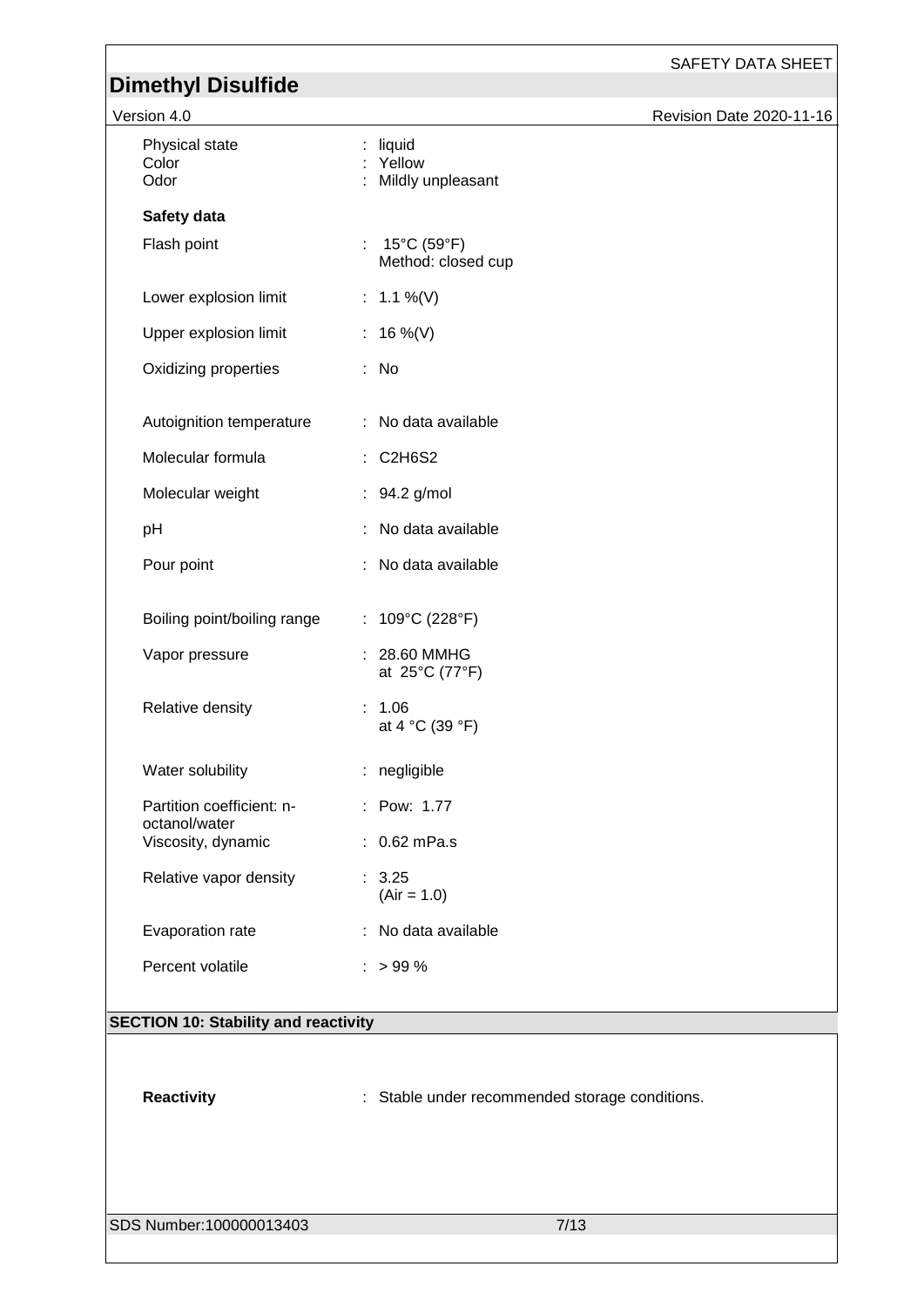| <b>Dimethyl Disulfide</b>                                                | <b>SAFETY DATA SHEET</b>                                                                                                                     |
|--------------------------------------------------------------------------|----------------------------------------------------------------------------------------------------------------------------------------------|
| Version 4.0                                                              | Revision Date 2020-11-16                                                                                                                     |
| <b>Chemical stability</b>                                                | : This material is considered stable under normal ambient and<br>anticipated storage and handling conditions of temperature<br>and pressure. |
| Possibility of hazardous reactions                                       |                                                                                                                                              |
| <b>Hazardous reactions</b>                                               | : Hazardous reactions: Hazardous polymerization does not<br>occur.                                                                           |
|                                                                          | Further information: No decomposition if stored and applied as<br>directed.                                                                  |
|                                                                          | Hazardous reactions: Vapors may form explosive mixture with<br>air.                                                                          |
| <b>Conditions to avoid</b><br><b>Hazardous decomposition</b><br>products | : Heat, flames and sparks.<br>: Hydrogen Sulfide<br>Sulfur oxides                                                                            |
| <b>Other data</b>                                                        | No decomposition if stored and applied as directed.                                                                                          |
| <b>SECTION 11: Toxicological information</b>                             |                                                                                                                                              |
|                                                                          |                                                                                                                                              |
| <b>Acute oral toxicity</b>                                               |                                                                                                                                              |
| Dimethyl Disulfide                                                       | : Acute toxicity estimate: 190 mg/kg<br>Method: Expert judgment                                                                              |
| <b>Acute inhalation toxicity</b>                                         |                                                                                                                                              |
| Dimethyl Disulfide                                                       | : LC50: 5.05 mg/l<br>Exposure time: 4 h<br>Species: Rat<br>Test atmosphere: vapor<br>Method: OECD Test Guideline 403                         |
| <b>Dimethyl Disulfide</b><br><b>Skin irritation</b>                      | May cause skin irritation and/or dermatitis.                                                                                                 |
| <b>Dimethyl Disulfide</b><br><b>Eye irritation</b>                       | May cause irreversible eye damage.                                                                                                           |
| <b>Dimethyl Disulfide</b><br><b>Sensitization</b>                        | Causes sensitization.                                                                                                                        |
| <b>Genotoxicity in vitro</b>                                             |                                                                                                                                              |
| Dimethyl Disulfide                                                       | : Test Type: Ames test<br>Method: Mutagenicity (Escherichia coli - reverse mutation<br>assay)<br>Result: negative                            |
| SDS Number:100000013403                                                  | 8/13                                                                                                                                         |
|                                                                          |                                                                                                                                              |

<u> 1989 - Andrea Barbara, amerikan personal di sebagai personal di sebagai personal di sebagai personal di seba</u>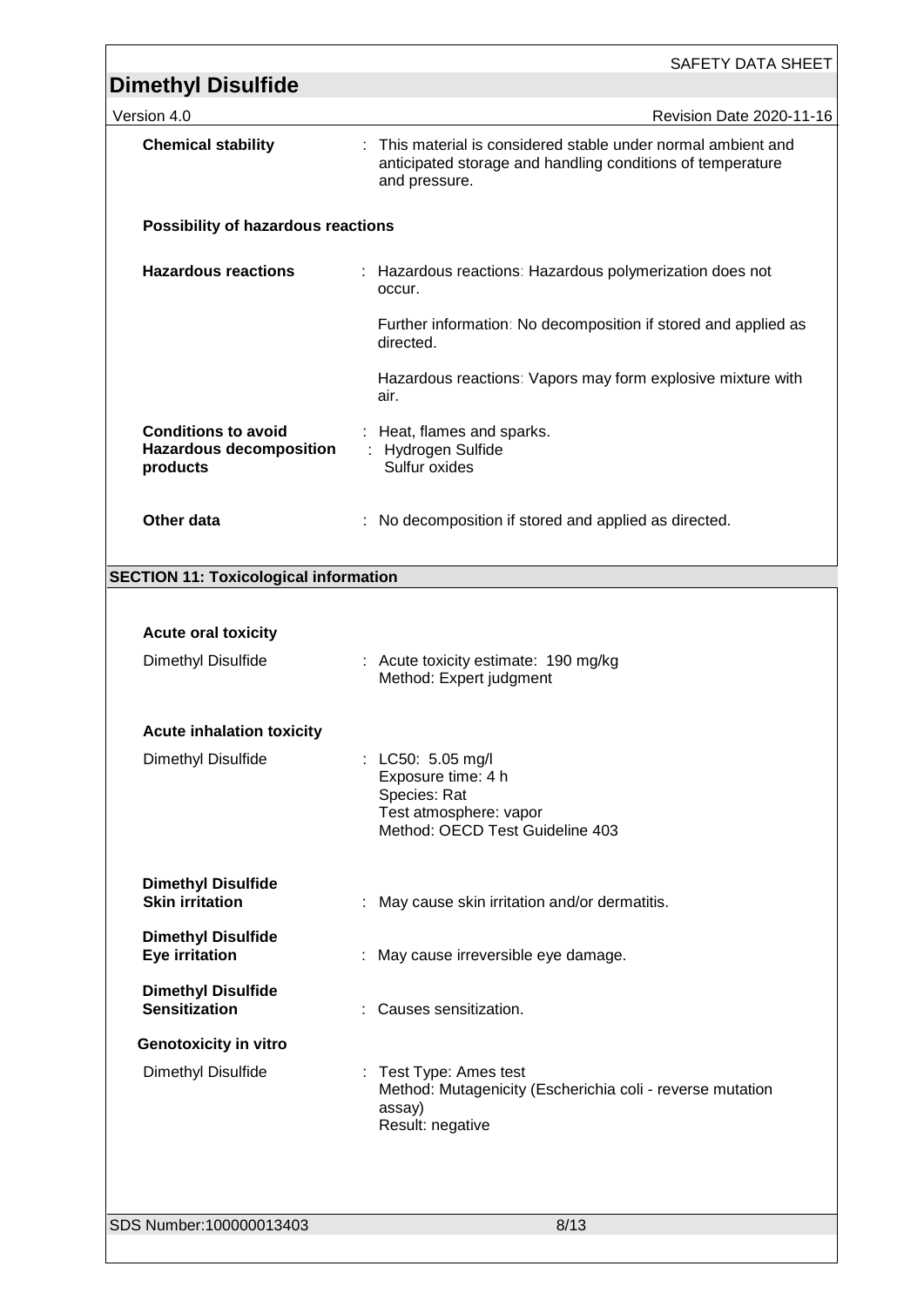| <b>Dimethyl Disulfide</b>                               | <b>SAFETY DATA SHEET</b>                                                                                                                                                                                   |
|---------------------------------------------------------|------------------------------------------------------------------------------------------------------------------------------------------------------------------------------------------------------------|
| Version 4.0                                             | Revision Date 2020-11-16                                                                                                                                                                                   |
|                                                         | Test Type: Chromosome aberration test in vitro<br>Method: OECD Guideline 473<br>Result: negative                                                                                                           |
|                                                         | Test Type: DNA damage and repair assay<br>Result: negative                                                                                                                                                 |
|                                                         | Test Type: HGPRT assay<br>Method: OECD Guideline 476<br>Result: negative                                                                                                                                   |
| <b>Genotoxicity in vivo</b>                             |                                                                                                                                                                                                            |
| Dimethyl Disulfide                                      | Test Type: Mouse micronucleus assay<br>Result: negative                                                                                                                                                    |
| <b>Aspiration toxicity</b>                              |                                                                                                                                                                                                            |
| Dimethyl Disulfide                                      | May be harmful if swallowed and enters airways.                                                                                                                                                            |
| <b>CMR</b> effects                                      |                                                                                                                                                                                                            |
| Dimethyl Disulfide                                      | : Mutagenicity: Tests on bacterial or mammalian cell cultures<br>did not show mutagenic effects.                                                                                                           |
| <b>Dimethyl Disulfide</b><br><b>Further information</b> | Symptoms of overexposure may be headache, dizziness,<br>tiredness, nausea and vomiting. Concentrations substantially<br>above the TLV value may cause narcotic effects. Solvents<br>may degrease the skin. |
| <b>SECTION 12: Ecological information</b>               |                                                                                                                                                                                                            |
|                                                         |                                                                                                                                                                                                            |
| <b>Toxicity to fish</b>                                 |                                                                                                                                                                                                            |
| Dimethyl Disulfide                                      | : LC50: 0.97 mg/l<br>Exposure time: 96 h<br>Species: Oncorhynchus mykiss (rainbow trout)<br>static test                                                                                                    |
| Toxicity to daphnia and other aquatic invertebrates     |                                                                                                                                                                                                            |
| Dimethyl Disulfide                                      | : LC50: 1.82 mg/l<br>Exposure time: 48 h<br>Species: Daphnia magna (Water flea)<br>semi-static test Method: OECD Test Guideline 202                                                                        |
| <b>Toxicity to algae</b>                                |                                                                                                                                                                                                            |
| Dimethyl Disulfide                                      | : ErC50: 3.9 mg/l<br>Exposure time: 96 h<br>Species: Skeletonema costatum (Marine Algae)<br>static test Method: OECD Test Guideline 201                                                                    |
| SDS Number:100000013403                                 | 9/13                                                                                                                                                                                                       |
|                                                         |                                                                                                                                                                                                            |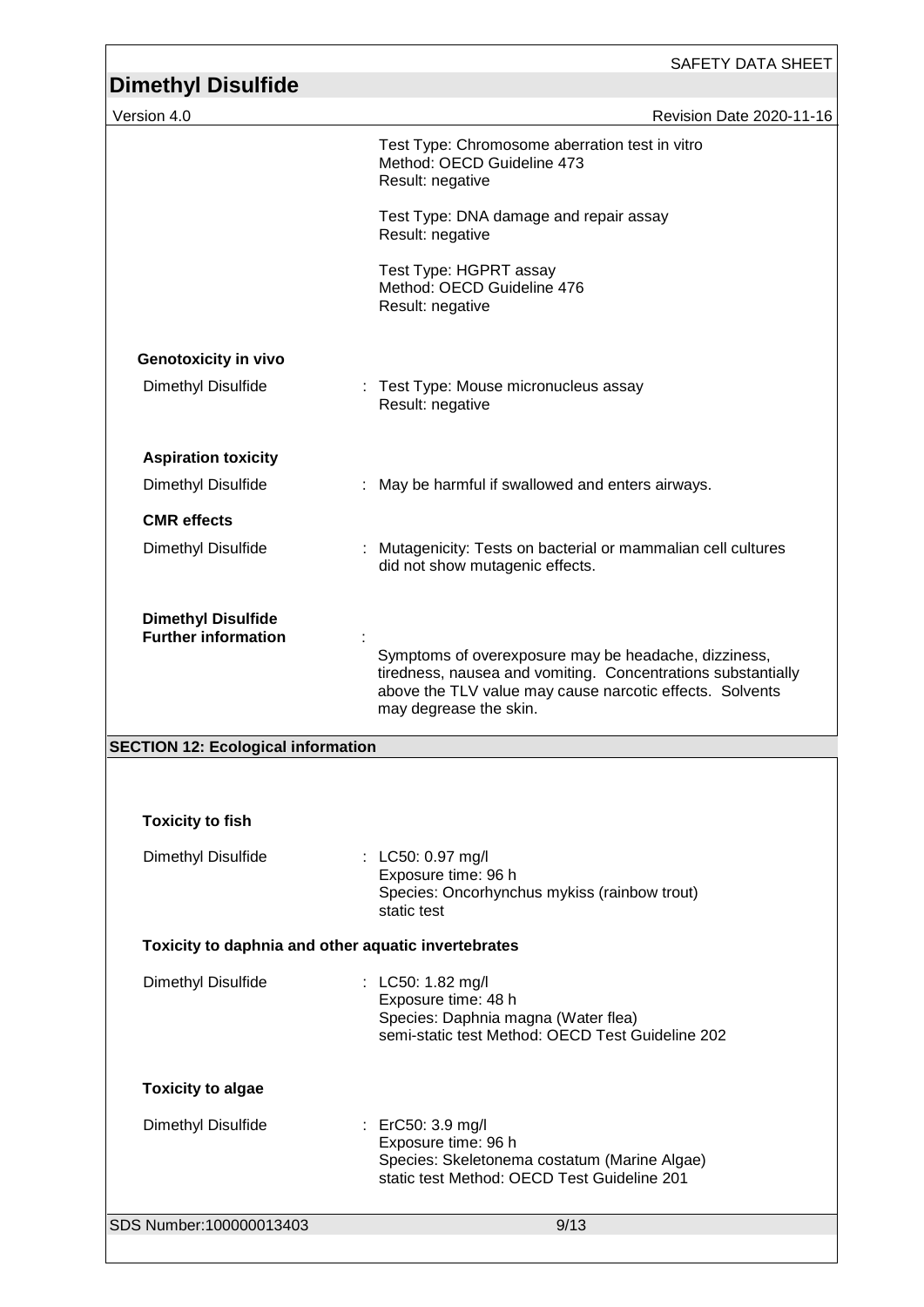SAFETY DATA SHEET

Version 4.0 Revision Date 2020-11-16

| <b>Toxicity to fish (Chronic toxicity)</b>                              |                                                                                                                                                                                                                         |  |
|-------------------------------------------------------------------------|-------------------------------------------------------------------------------------------------------------------------------------------------------------------------------------------------------------------------|--|
| Dimethyl Disulfide                                                      | : NOEC: 0.47 mg/l<br>Exposure time: 38 d<br>Species: Cyprinodon variegatus (sheepshead minnow)<br>Method: OECD Test Guideline 210                                                                                       |  |
|                                                                         | Toxicity to daphnia and other aquatic invertebrates (Chronic toxicity)                                                                                                                                                  |  |
| Dimethyl Disulfide                                                      | : NOEC: 0.0025 mg/l<br>Exposure time: 21 d<br>Species: Daphnia magna (Water flea)<br>Method: OECD Test Guideline 211                                                                                                    |  |
| Biodegradability                                                        |                                                                                                                                                                                                                         |  |
| Dimethyl Disulfide                                                      | : aerobic<br>Result: Partially biodegradable.<br>50 - 60 %<br>Testing period: 28 d<br>Method: OECD Test Guideline 310<br>The 10 day time window criterion is not fulfilled.<br>Expected to be inherently biodegradable. |  |
| <b>Bioaccumulation</b>                                                  |                                                                                                                                                                                                                         |  |
| Dimethyl Disulfide                                                      | : This material is not expected to bioaccumulate.                                                                                                                                                                       |  |
| Mobility                                                                |                                                                                                                                                                                                                         |  |
| Dimethyl Disulfide                                                      | : Groundwater contamination is unlikely.                                                                                                                                                                                |  |
| <b>Results of PBT assessment</b><br>Dimethyl Disulfide                  | : Non-classified PBT substance, Non-classified vPvB substance                                                                                                                                                           |  |
| Additional ecological<br>information<br><b>Ecotoxicology Assessment</b> | : Very toxic to aquatic life with long lasting effects.                                                                                                                                                                 |  |
| Short-term (acute) aquatic hazard<br>Dimethyl Disulfide                 | : Very toxic to aquatic life.                                                                                                                                                                                           |  |
| Long-term (chronic) aquatic hazard<br>Dimethyl Disulfide                | : Very toxic to aquatic life with long lasting effects.                                                                                                                                                                 |  |
| <b>SECTION 13: Disposal considerations</b>                              |                                                                                                                                                                                                                         |  |
|                                                                         | The information in this SDS pertains only to the product as shipped.                                                                                                                                                    |  |
| SDS Number:100000013403                                                 | 10/13                                                                                                                                                                                                                   |  |
|                                                                         |                                                                                                                                                                                                                         |  |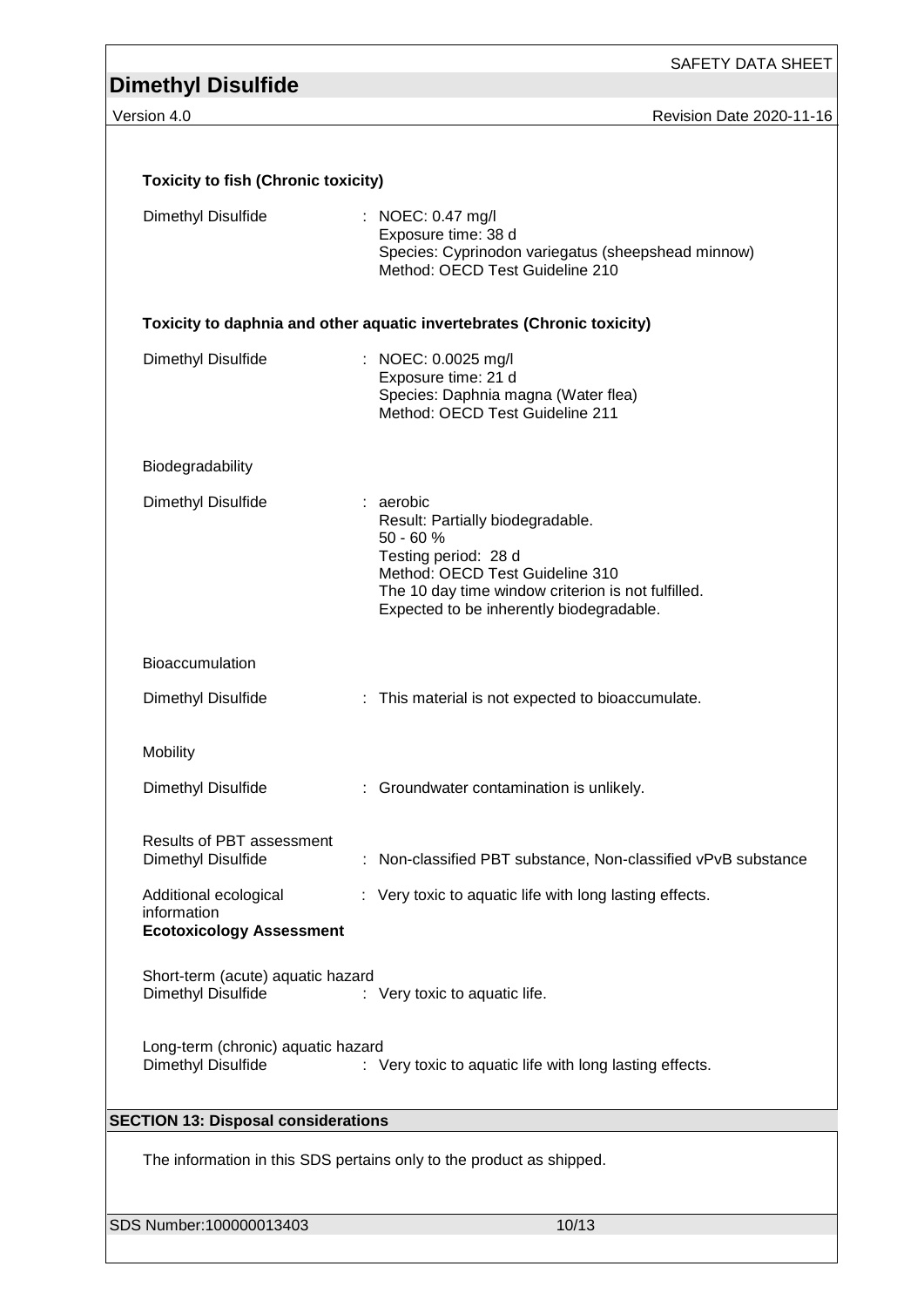SAFETY DATA SHEET

Version 4.0 Revision Date 2020-11-16

Use material for its intended purpose or recycle if possible. This material, if it must be discarded, may meet the criteria of a hazardous waste as defined by US EPA under RCRA (40 CFR 261) or other State and local regulations. Measurement of certain physical properties and analysis for regulated components may be necessary to make a correct determination. If this material is classified as a hazardous waste, federal law requires disposal at a licensed hazardous waste disposal facility.

| Product                | : The product should not be allowed to enter drains, water<br>courses or the soil. Do not contaminate ponds, waterways or<br>ditches with chemical or used container. Send to a licensed<br>waste management company. |
|------------------------|-----------------------------------------------------------------------------------------------------------------------------------------------------------------------------------------------------------------------|
| Contaminated packaging | : Empty remaining contents. Dispose of as unused product.<br>Do not re-use empty containers. Do not burn, or use a cutting<br>torch on, the empty drum.                                                               |

### **SECTION 14: Transport information**

**The shipping descriptions shown here are for bulk shipments only, and may not apply to shipments in non-bulk packages (see regulatory definition).**

Consult the appropriate domestic or international mode-specific and quantity-specific Dangerous Goods Regulations for additional shipping description requirements (e.g., technical name or names, etc.) Therefore, the information shown here, may not always agree with the bill of lading shipping description for the material. Flashpoints for the material may vary slightly between the SDS and the bill of lading.

### **US DOT (UNITED STATES DEPARTMENT OF TRANSPORTATION)**

UN2381, DIMETHYL DISULFIDE, 3 (6.1), II, MARINE POLLUTANT, (DIMETHYL DISULFIDE)

#### **IMO / IMDG (INTERNATIONAL MARITIME DANGEROUS GOODS)**

UN2381, DIMETHYL DISULPHIDE, 3 (6.1), II, (15°C), MARINE POLLUTANT, (DIMETHYL DISULFIDE)

**IATA (INTERNATIONAL AIR TRANSPORT ASSOCIATION)**

UN2381, NON: NOT PERMITTED FOR TRANSPORT

### **ADR (AGREEMENT ON DANGEROUS GOODS BY ROAD (EUROPE))**

UN2381, DIMETHYL DISULPHIDE, 3 (6.1), II, (D/E), ENVIRONMENTALLY HAZARDOUS, (DIMETHYL DISULFIDE)

### **RID (REGULATIONS CONCERNING THE INTERNATIONAL TRANSPORT OF DANGEROUS GOODS (EUROPE))**

UN2381, DIMETHYL DISULPHIDE, 3 (6.1), II, ENVIRONMENTALLY HAZARDOUS, (DIMETHYL DISULFIDE)

**ADN (EUROPEAN AGREEMENT CONCERNING THE INTERNATIONAL CARRIAGE OF DANGEROUS GOODS BY INLAND WATERWAYS)**

UN2381, DIMETHYL DISULPHIDE, 3 (6.1), II, ENVIRONMENTALLY HAZARDOUS, (DIMETHYL DISULFIDE)

SDS Number:100000013403 11/13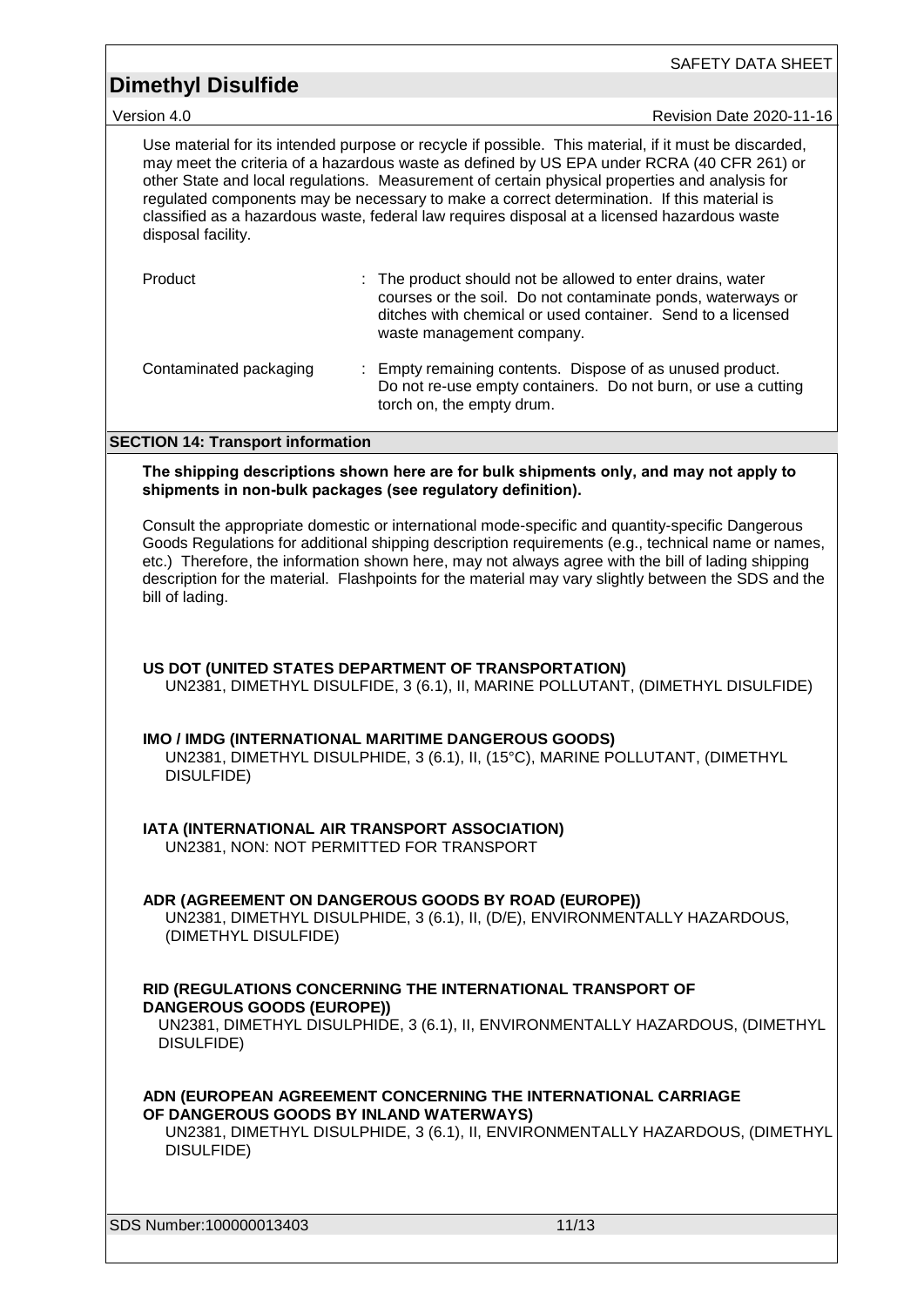Version 4.0 **Version 4.0** Revision Date 2020-11-16

| Transport in bulk according to Annex II of MARPOL 73/78 and the IBC Code                                                                                                                           |                                                                                                                                                                                                                                                                                                                                                                                                                                                                                                                                                                                                                                                                                                                                                                                                                                         |  |  |  |  |
|----------------------------------------------------------------------------------------------------------------------------------------------------------------------------------------------------|-----------------------------------------------------------------------------------------------------------------------------------------------------------------------------------------------------------------------------------------------------------------------------------------------------------------------------------------------------------------------------------------------------------------------------------------------------------------------------------------------------------------------------------------------------------------------------------------------------------------------------------------------------------------------------------------------------------------------------------------------------------------------------------------------------------------------------------------|--|--|--|--|
| <b>SECTION 15: Regulatory information</b>                                                                                                                                                          |                                                                                                                                                                                                                                                                                                                                                                                                                                                                                                                                                                                                                                                                                                                                                                                                                                         |  |  |  |  |
| Classification and Labeling of<br><b>Commonly Used Dangerous</b><br><b>Chemical Substances</b>                                                                                                     | : Primary label: Combustible Liquid.                                                                                                                                                                                                                                                                                                                                                                                                                                                                                                                                                                                                                                                                                                                                                                                                    |  |  |  |  |
| <b>Notification status</b><br>Europe REACH<br>Switzerland CH INV<br>United States of America (USA)<br><b>TSCA</b><br>Canada DSL<br>Australia AICS<br>New Zealand NZIoC<br>Japan ENCS<br>Korea KECI | On the inventory, or in compliance with the inventory<br>On the inventory, or in compliance with the inventory<br>On or in compliance with the active portion of the<br><b>TSCA</b> inventory<br>All components of this product are on the Canadian<br><b>DSL</b><br>On the inventory, or in compliance with the inventory<br>On the inventory, or in compliance with the inventory<br>On the inventory, or in compliance with the inventory<br>All substances in this product were registered, notified<br>to be registered, or exempted from registration by<br>CPChem through an Only Representative according to<br>K-REACH regulations. Importation of this product is<br>permitted if the Korean Importer of Record was<br>included on CPChem's notifications or if the Importer of<br>Record themselves notified the substances. |  |  |  |  |
| Philippines PICCS<br>China IECSC<br>Taiwan TCSI                                                                                                                                                    | On the inventory, or in compliance with the inventory<br>On the inventory, or in compliance with the inventory<br>On the inventory, or in compliance with the inventory                                                                                                                                                                                                                                                                                                                                                                                                                                                                                                                                                                                                                                                                 |  |  |  |  |
| <b>Other regulations</b>                                                                                                                                                                           | Law on the Prevention and Control of Occupational<br><b>Diseases</b>                                                                                                                                                                                                                                                                                                                                                                                                                                                                                                                                                                                                                                                                                                                                                                    |  |  |  |  |
| <b>SECTION 16: Other information</b>                                                                                                                                                               |                                                                                                                                                                                                                                                                                                                                                                                                                                                                                                                                                                                                                                                                                                                                                                                                                                         |  |  |  |  |
| <b>Further information</b>                                                                                                                                                                         |                                                                                                                                                                                                                                                                                                                                                                                                                                                                                                                                                                                                                                                                                                                                                                                                                                         |  |  |  |  |
| Legacy SDS Number                                                                                                                                                                                  | : 96150                                                                                                                                                                                                                                                                                                                                                                                                                                                                                                                                                                                                                                                                                                                                                                                                                                 |  |  |  |  |
| previous versions.                                                                                                                                                                                 | Significant changes since the last version are highlighted in the margin. This version replaces all                                                                                                                                                                                                                                                                                                                                                                                                                                                                                                                                                                                                                                                                                                                                     |  |  |  |  |
|                                                                                                                                                                                                    | The information in this SDS pertains only to the product as shipped.                                                                                                                                                                                                                                                                                                                                                                                                                                                                                                                                                                                                                                                                                                                                                                    |  |  |  |  |
|                                                                                                                                                                                                    | The information provided in this Safety Data Sheet is correct to the best of our knowledge,<br>information and belief at the date of its publication. The information given is designed only as a<br>guidance for safe handling, use, processing, storage, transportation, disposal and release and is<br>not to be considered a warranty or quality specification. The information relates only to the<br>specific material designated and may not be valid for such material used in combination with any<br>other materials or in any process, unless specified in the text.                                                                                                                                                                                                                                                         |  |  |  |  |
| American Conference of<br><b>ACGIH</b>                                                                                                                                                             | Key or legend to abbreviations and acronyms used in the safety data sheet<br>Lethal Dose 50%<br>LD50                                                                                                                                                                                                                                                                                                                                                                                                                                                                                                                                                                                                                                                                                                                                    |  |  |  |  |
| SDS Number:100000013403                                                                                                                                                                            | 12/13                                                                                                                                                                                                                                                                                                                                                                                                                                                                                                                                                                                                                                                                                                                                                                                                                                   |  |  |  |  |